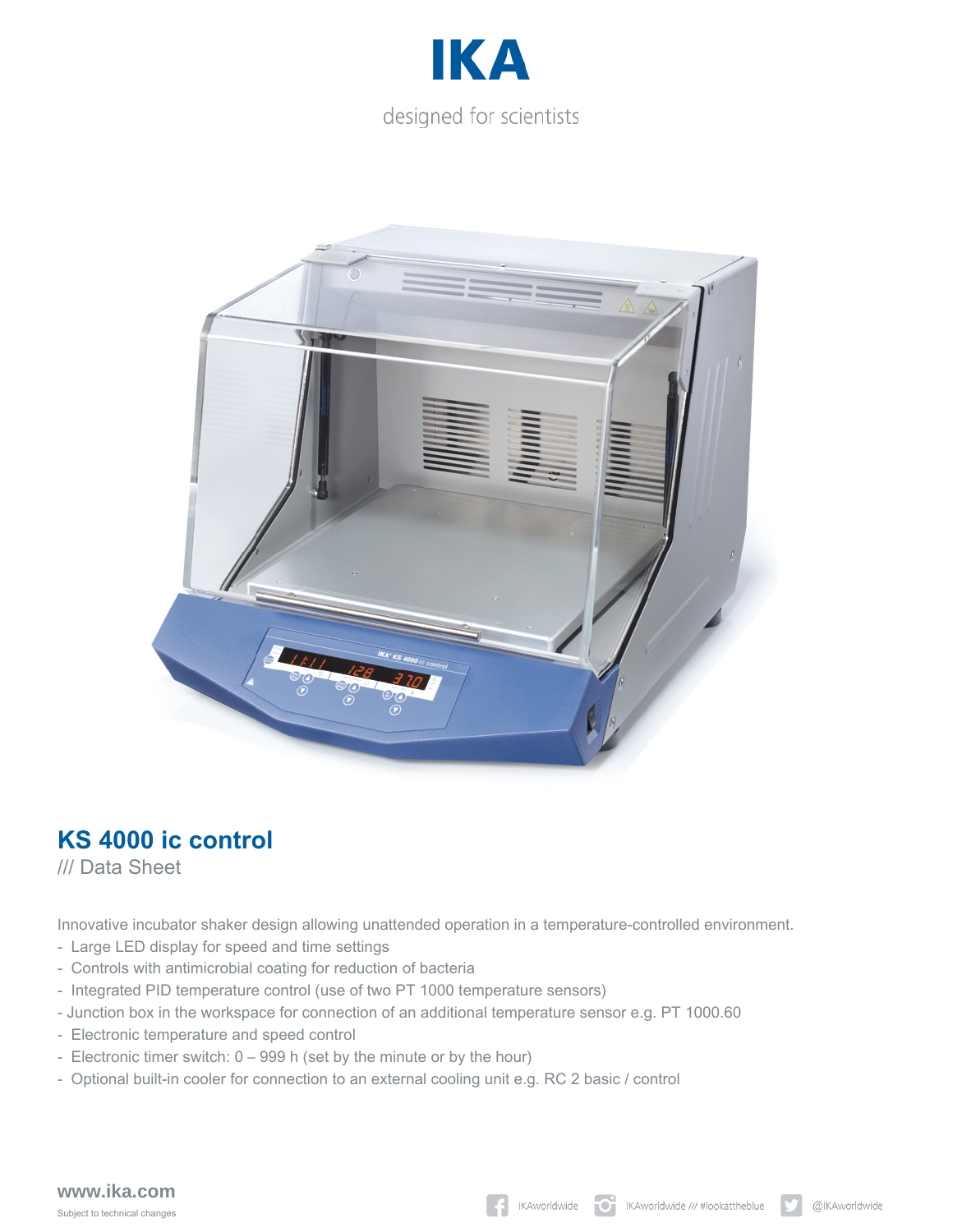

- Unit switches off automatically if disturbed
- Unit stops automatically when hood is lifted
- Collecting tray with drain hose on rear of unit
- Simple operation
- All functions can be controlled and documented with labworldsoft®
- Attachements are not included in delivery, please order seperatly

Shaking movement: orbital Orbital diameter: 20 mm Max. shaking weight (with attachment): 20 kg Infinitely adjustable speed range: 10 - 500 rpm Heat output: 1.000 W Temperature range: RT + 5 °C to 80 °C